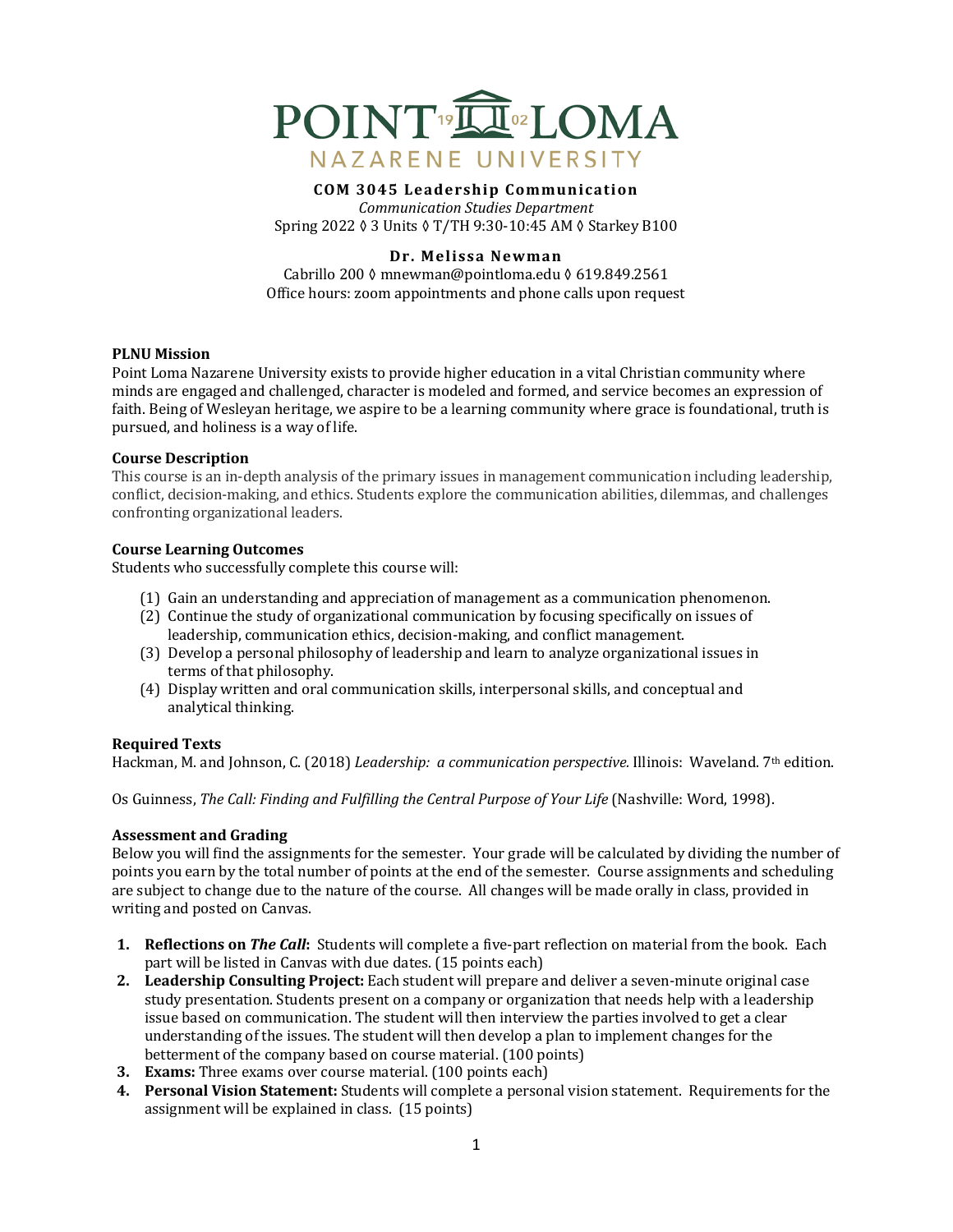- **5. Article Reviews:** Students will complete two thought papers based on articles from the *Harvard Business Review.* Papers should include a brief summary of the article, an opinion of the concept, and personal connections. All papers for this class should be 3-4 typed pages, double-spaced, 12-point Times New Roman Font with one-inch margins. (25 points each)
- **6. Case Studies/Self-Assessments:** Students will complete eight (8) case studies from the Leadership text. Case studies will be assigned early in the semester and students should be prepared to discuss the case during the lecture that corresponds to the case study location in the text. (50 points)
- **7.** Participation: Students with perfect attendance will receive a percentage point boost to their final grade. Those students with excessive absences and/or disruptive behavior (walking in and out of class, talking during lecture) may have points deducted at the professor's discretion.

# **Grade Scale**

A- = 90-92%; A = 93-100: Excellent (*exceptional, superlative presentations, engaged in class lecture and discussion, attendance, posture, interest, etc. Comprehensive excellence is needed for a superlative grade in this course*.

 $B = 80 - 82\%$ ;  $B = 83 - 87\%$ ;  $B = 88 - 89\%$ : Above average

 $C - 70 - 72\%$ ;  $C = 73 - 77\%$ ;  $C + 78 - 79\%$ : Average (*mediocre, passable, fair, midpoint between extremes of excellence and failure.)*

 $D = 60-62\%$ ;  $D = 63-67\%$ ;  $D = 68-69\%$ ; Below average

 $F = 59%$  and below: Failure (*omission or lack of satisfactory performance of action or task, inadequate, impassable, etc.)* 

# **Method of Instruction**

The course is taught through lecture, discussion, class activities, and a semester project all designed to help you develop critical thinking abilities as they relate to organizational life. Lectures will often introduce material beyond that which is covered in readings and will assume information supplied in the text. Lecture and text should complement, not substitute for each other. It is your responsibility to come to class ready to think, challenge, analyze, and apply the material covered. Additional norms include:

- 1. Due to our current pandemic conditions, our class will follow all of the PLNU policies related to Covid-19. Please see the PLNU Covid-19 website, the Covid-19 Canvas course, and the PLNU catalog for the most current policies.
- 2. Students will answer the questions on the Campus Clear app each day before coming to class. All of us, including me, can show our respect and care for each other by not coming to class if we don't pass the Campus Clear app or have any covid symptoms.
- 3. During our in-person class we will all wear well-fitting face masks (over the mouth and nose) and maintain as much distance as possible.
- 4. If I (or a member of my household) must quarantine, our class will meet remotely for that time. Please check your PLNU email before coming to class in case there is a last-minute change in the modality of class.
- 5. If you are quarantined, please follow the syllabus, complete the work on Canvas (if any) and get missed notes from a classmate.
- 6. Students are expected to attend class and be on time. Failure to make presentations on schedule will result in a failing grade for that presentation. In the event of absence students seek missed information/notes from classmates and/or Canvas.
- 7. PLNU allows up to 25% of course work to be completed in Canvas and this section may use Canvas for much of the course work required. It has your assignments listed with due dates set and all the materials needed for the course beyond the textbook so be sure to set your Canvas user preference to get daily reminders for assignments due. All written work must be typed, and attention should be paid to form (including grammar, punctuation, spelling, APA formatting and general appearance) as well as content. Late work will receive an automatic point deduction.
- 8. Integrity is of great importance. Plagiarism of any sort will not be tolerated and will result in a grade of "F" for the project and possibly the course. See university notifications below for specifics.
- 9. Classroom disruption by cell phones or other electronic devices (i.e. text messaging) is prohibited. All laptops, cell phones and similar electronic devices must remain turned off and out of sight for the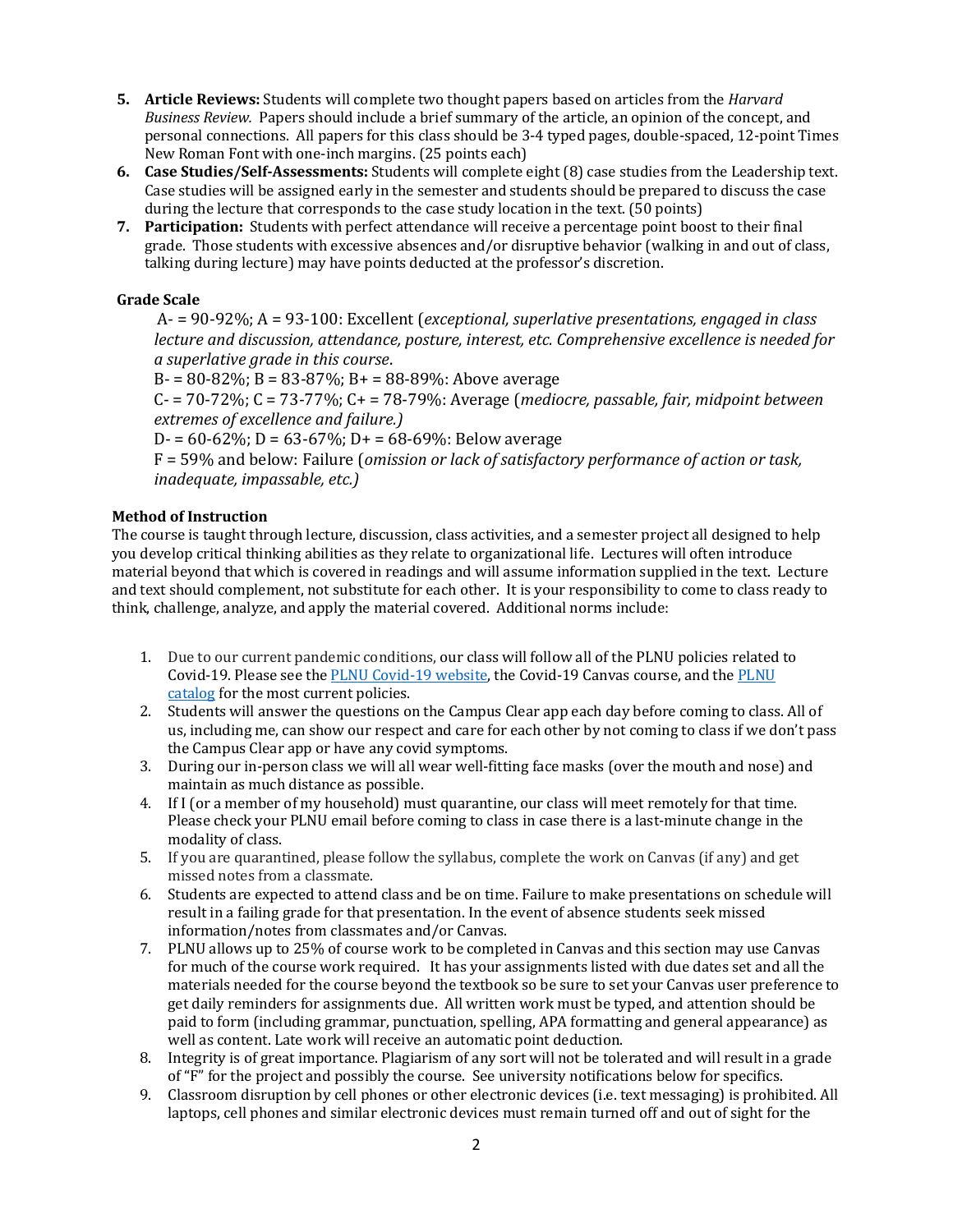duration of class unless allowed by EAC Accommodation. A student may face a zero and/or failure in the class if an electronic device is used for cheating during a test.

10. This syllabus serves as the contract between the students and professor. Your continued enrollment in the course serves as agreement to abide by the policies and information set forth here within.

# **Course Schedule**

Please note: Due to the nature of this course, the schedule is subject to change. All changes will be posted on Canvas and announced in class.

| Date                         | Plan for the Week                                                    | Preparation for the Week                                                                                                                                             |
|------------------------------|----------------------------------------------------------------------|----------------------------------------------------------------------------------------------------------------------------------------------------------------------|
| Week of<br>Jan $11$          | Course Intro                                                         | Read Chapter 1 in Leadership a<br>Communication Perspective (LCP)<br>Case Study: "Southwest Airlines"                                                                |
| Week of<br>Jan 17            | Leadership & Communication                                           | Read LCP Ch 2<br>Read The Call (Intro, ch 1-2)<br>Read Situational Leadership Packet on<br>Canvas<br>Case Study: "Reluctant Executive" Box 2.2<br>p. 44              |
| Week of<br>Jan $24$          | Leadership & Followership<br><b>Communication Styles</b>             | Read LCP 3<br>Read The Call ch 3-4<br><b>Complete Call Reflection Part I (Submit</b><br>on Canvas)                                                                   |
|                              |                                                                      | Case Study: "Campus News" Box 3.5 p. 87                                                                                                                              |
| Week of<br>Jan <sub>31</sub> | Traits, Situational, Functional<br>and Relational Leadership         | Read LCP 4<br>Case Study: "Nordstrom" Box 4.5 &<br>"Google" Box 4.3<br>Read The Call ch -5-6<br><b>Complete Call Reflection Part II (Submit</b><br>on Canvas by 2/6) |
| Week of<br>Feb 7             | <b>Transformational Leadership</b>                                   | Read LCP 5<br>Vision Statement 2/9 (Submit in Canvas)<br>Prepare for Exam 1                                                                                          |
| Week of<br>Feb 14            | Exam 1 (ch 1-4 LCP/Call ch 1-<br>4)<br>Leadership & Power (LCP ch 5) | Read the "Situational Leadership & Power"<br>handout on Canvas<br>Case Study: "Zappos" Box 5.7<br>Read The Call ch 7-9                                               |
| Week of                      | Leadership & Influence                                               | Read LCP 6                                                                                                                                                           |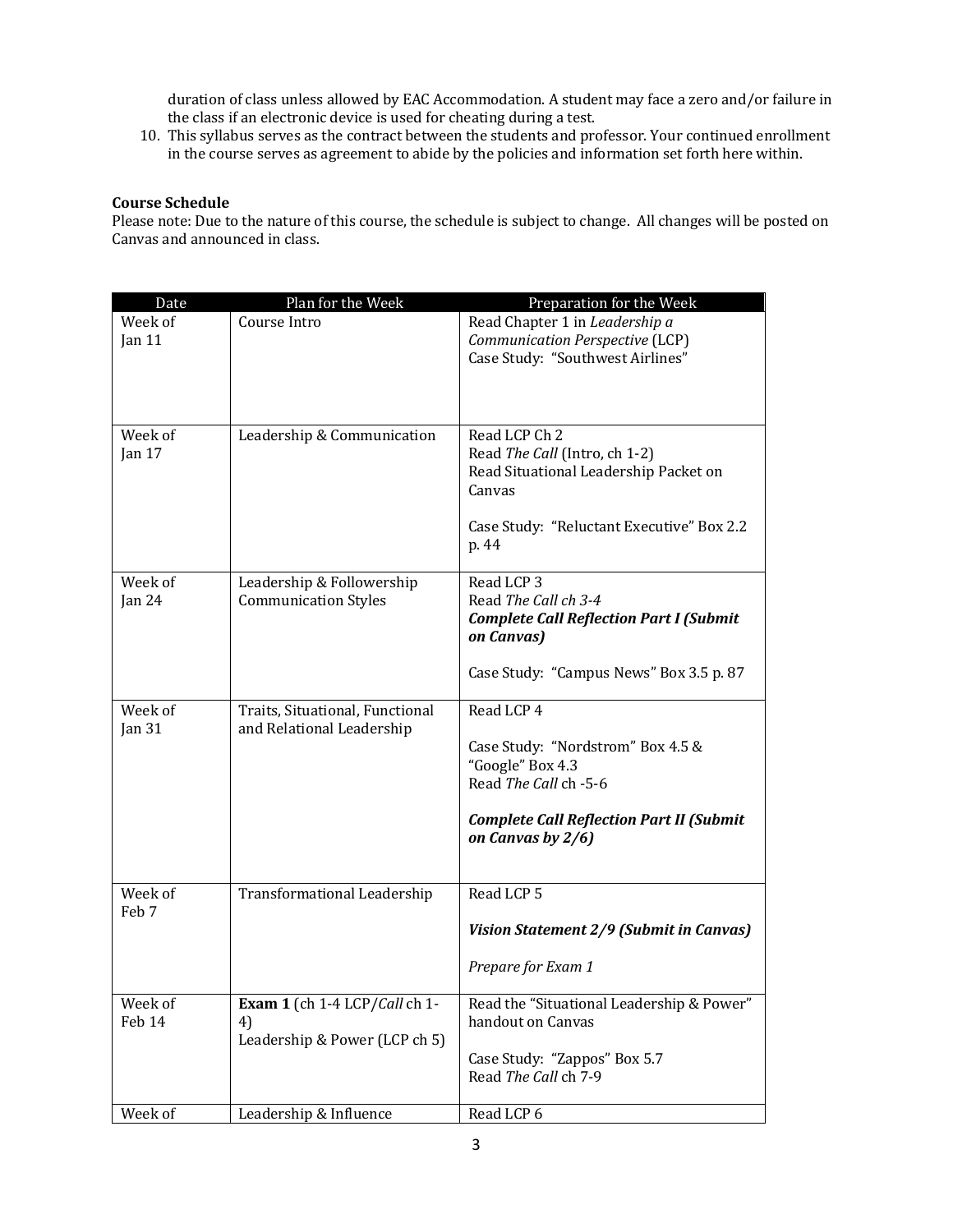| Feb 21<br>Week of      | Article: "4 Ways to Help Your<br>Team Avoid Digital<br>Distractions"<br>Leadership in Groups and | Read article and complete Digital<br><b>Wellness Journal</b><br>Read The Call ch 10-12<br><b>Complete Call Reflection Part III (Submit</b><br>on $2/27$ )<br>Read LCP 7                                                                                                   |
|------------------------|--------------------------------------------------------------------------------------------------|---------------------------------------------------------------------------------------------------------------------------------------------------------------------------------------------------------------------------------------------------------------------------|
| Feb <sub>28</sub>      | Teams<br>March 7-14 Spring Break                                                                 | Read The Call ch 13<br>Case Study: "Teams at Valve" Box 7.4                                                                                                                                                                                                               |
| Week of<br>March 14    | Leadership in Organizations                                                                      | Read LCP 8<br>Artifact Slide Assignment (Due 3/16)<br>Prepare for Exam 2<br>Case Study: "Container Store" Box 8.1                                                                                                                                                         |
| Week of<br>March 21    | <b>Exam 2</b> (LCP ch 5-8/Call 5-13)<br><b>Ethical Leadership</b>                                | Read "Leadership Jazz" Chapter and The<br>Call ch 14-15<br>Harvard Business Review Article on Canvas<br><b>Diversity in Organizations Article</b><br><b>Review Due 3/28 (Submit in Canvas)</b><br><b>Plan and Construct LCP Outline:</b><br>Rough draft due 3/31 in class |
| Week of<br>March 28    | Leadership and Diversity                                                                         | Read LCP 10 & related articles<br>Read The Call ch 16-17<br><b>Complete LCP Outline and Presentation</b><br><b>Due in Canvas</b>                                                                                                                                          |
| Week of<br>April 4     | <b>LCP Presentations</b>                                                                         | Read LCP 12 & Harvard Business Review<br>Article on Canvas<br>Read The Call ch 18-21<br>"The Crucibles of Leadership" Article<br><b>Review Due 4/11 (Submit on Canvas)</b>                                                                                                |
| Week of<br>April 11-13 | Leadership Development                                                                           | Case Study: "Abraham Lincoln" Box 12.4<br><b>Complete Call Reflection Part IV Due</b><br>4/13 (Submit on Canvas)                                                                                                                                                          |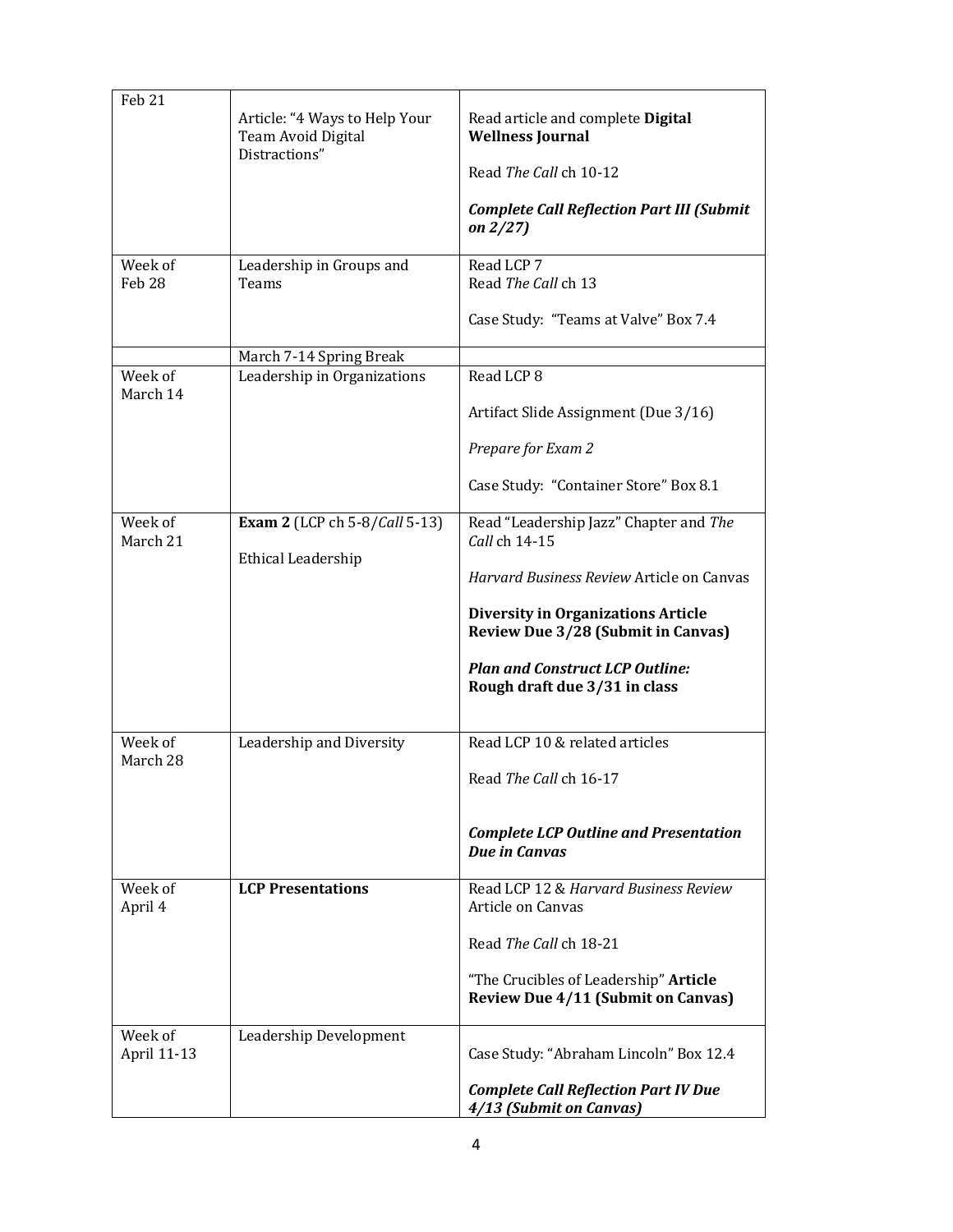|                     | April 14-18 Easter Break †                 |                                                                                                                                                                                        |
|---------------------|--------------------------------------------|----------------------------------------------------------------------------------------------------------------------------------------------------------------------------------------|
| Week of<br>April 19 | Leadership in Crisis                       | Read LCP 13<br>Case Study: "Miracle on Hudson"<br>(provided reading) and "Chipotle" Box 13.5<br>Read The Call ch 22-26<br><b>Complete Call Reflection Part V (Submit</b><br>on Canvas) |
| Week of<br>April 25 | 4/28 Exam 3 (LCP chs 10-13;<br>Call 14-26) | <b>Submit Case Studies on Canvas by 4/26</b>                                                                                                                                           |
| Final Exam          | Tuesday 10:30 am                           |                                                                                                                                                                                        |

# **University Notifications**

# **STATE AUTHORIZATION**

State authorization is a formal determination by a state that Point Loma Nazarene University is approved to conduct activities regulated by that state. In certain states outside California, Point Loma Nazarene University is not authorized to enroll online (distance education) students. If a student moves to another state after admission to the program and/or enrollment in an online course, continuation within the program and/or course will depend on whether Point Loma Nazarene University is authorized to offer distance education courses in that state. It is the student's responsibility to notify the institution of any change in his or her physical location. Refer to the map on State Authorization to view which states allow online (distance education) outside of California.

# **INCOMPLETES AND LATE ASSIGNMENTS**

All assignments are to be submitted/turned in by the due date. Late work will receive a reduction in points. Incompletes will only be assigned in extremely unusual circumstances.

# **PLNU COPYRIGHT POLICY**

Point Loma Nazarene University, as a non-profit educational institution, is entitled by law to use materials protected by the US Copyright Act for classroom education. Any use of those materials outside the class may violate the law.

# **PLNU ACADEMIC HONESTY POLICY**

Students should demonstrate academic honesty by doing original work and by giving appropriate credit to the ideas of others. Academic dishonesty is the act of presenting information, ideas, and/or concepts as one's own when in reality they are the results of another person's creativity and effort. A faculty member who believes a situation involving academic dishonesty has been detected may assign a failing grade for that assignment or examination, or, depending on the seriousness of the offense, for the course. Faculty should follow and students may appeal using the procedure in the university Catalog. See Academic Policies for definitions of kinds of academic dishonesty and for further policy information.

# **PLNU ACADEMIC ACCOMMODATIONS POLICY**